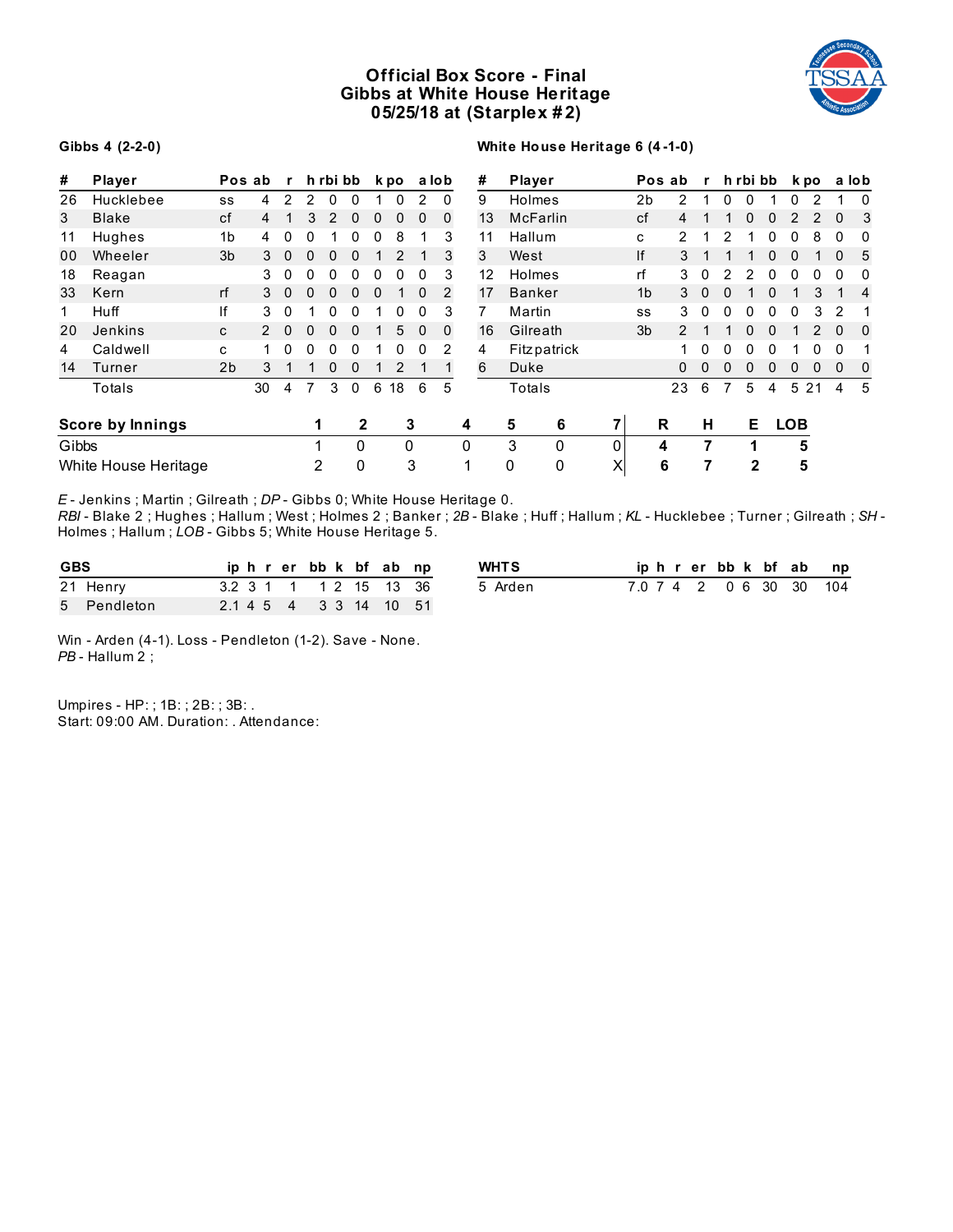# **Scoring Innings - Final Gibbs at White House Heritage 05/25/18 at (Starplex # 2)**



| Score by Innings     |  |  |  | $\overline{\phantom{a}}$ |  | E. | LOB |
|----------------------|--|--|--|--------------------------|--|----|-----|
| Gibbs                |  |  |  |                          |  |    | - 5 |
| White House Heritage |  |  |  | Χl                       |  |    | 5   |

# **Gibbs st art ers:**

26/SS/Sierra Hucklebee; 3/CF/Shelby Blake; 11/1B/Macey Hughes; 00/3B/Olivia Wheeler; 18//Bailey Reagan; 33/RF/Kayley Kern; 1/LF/Josie Huff; 20/C/Dacey Jenkins; 14/2B/Megan Turner;

### **Whit e House Herit age st art ers:**

9/2B/Staten Holmes; 13/CF/Alex McFarlin; 11/C/Riley Hallum; 5/P/Alyssa Arden; 3/LF/Samantha West; 12/RF/Addison Holmes; 17/1B/Sonya Banker; 7/SS/Alexandria Martin; 16/3B/Kailee Gilreath;

#### Top of 1st - GBS batting

Hucklebee singles on a ground ball to center fielder McFarlin Blake singles on a bunt to third baseman Gilreath Hughes pops out to catcher Hallum Wheeler strikes out swinging, Arden pitching Reagan hits a ground ball and reaches on an error by third baseman Gilreath Hucklebee scores on passed ball Blake advances to 3rd on the same pitch Reagan advances to 2nd on the same pitch Kern grounds out, first baseman Banker to second baseman Holmes 1 R, 2 H, 1 E, 2 LOB.

Bottom of 1st - WHTS batting Holmes walks, Pendleton pitching McFarlin strikes out swinging, Pendleton pitching Hallum doubles on a hard ground ball to left fielder Huff Arden walks, Pendleton pitching West pops out to third baseman Wheeler Holmes singles on a line drive to left fielder Huff. Holmes scores Hallum scores on error by catcher Jenkins Duke advances to 3rd on the same error Holmes advances to 2nd on the same error Banker strikes out swinging, Pendleton pitching 2 R, 2 H, 1 E, 2 LOB.

Bottom of 3rd - WHTS batting McFarlin singles on a line drive to center fielder Blake Hallum sacrifices, first baseman Hughes to second baseman Turner Arden walks, Pendleton pitching West singles on a line drive to center fielder Blake. McFarlin scores Lineup changed: Henry in at pitcher Holmes singles on a ground ball to right fielder Kern. Arden scores Banker grounds out, shortstop Hucklebee to first baseman Hughes. West scores Martin flies out to right fielder Kern 3 R, 3 H, 0 E, 1 LOB.

Bottom of 4th - WHTS batting Gilreath singles on a line drive to right fielder Kern Holmes sacrifices, third baseman Wheeler to first baseman Hughes McFarlin strikes out swinging, Henry pitching Hallum singles on a ground ball to center fielder Blake. Gilreath scores Arden walks, Henry pitching West pops out in foul territory to first baseman Hughes 1 R, 2 H, 0 E, 2 LOB.

Top of 5th - GBS batting Lineup changed: Caldwell in for catcher Jenkins Caldwell strikes out swinging, Arden pitching Turner singles on a pop fly to left fielder West Hucklebee singles on a hard ground ball to left fielder West Blake doubles on a pop fly to left fielder West. Turner scores. Hucklebee scores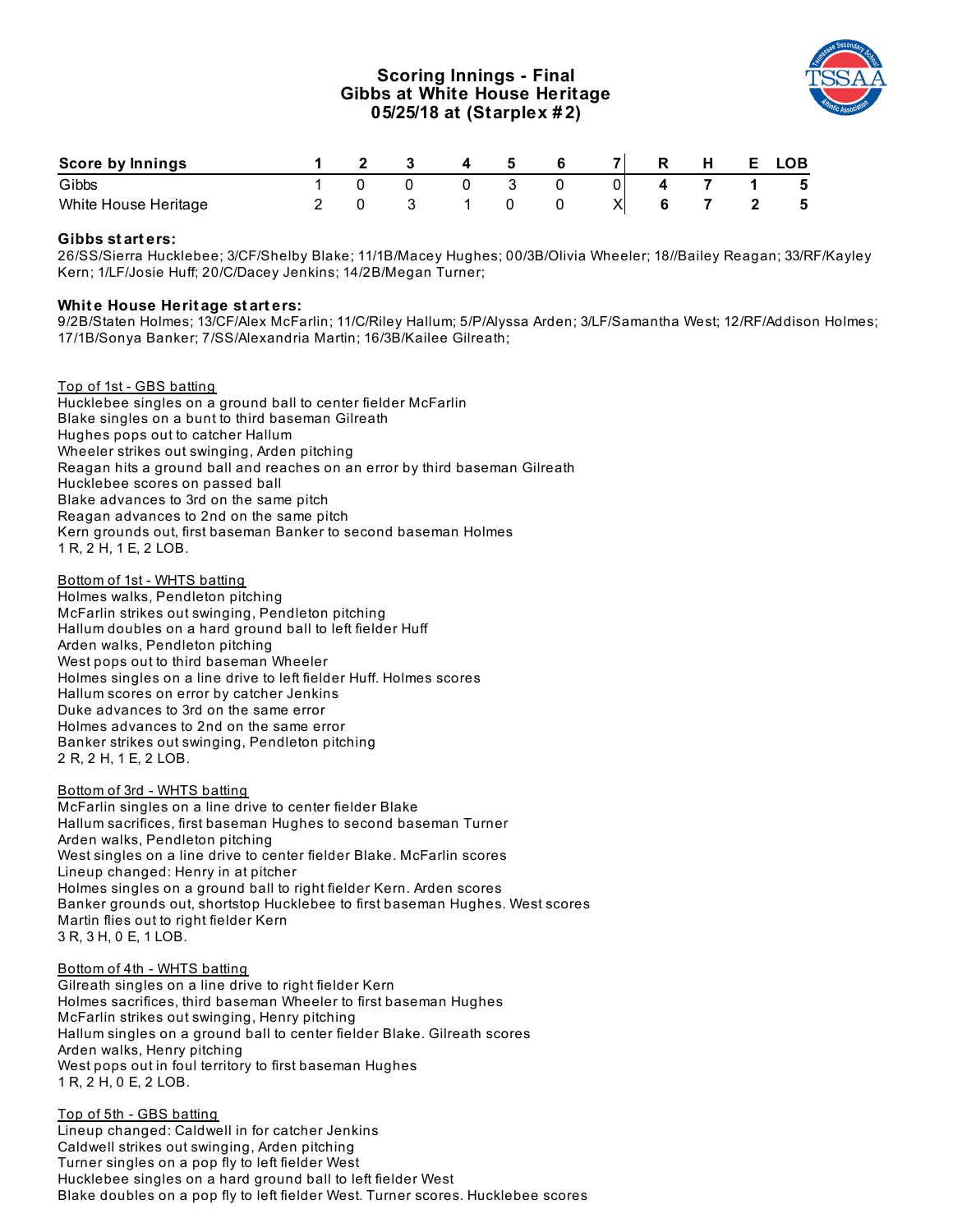Blake advances to 3rd on passed ball Hughes grounds out, second baseman Holmes to first baseman Banker. Blake scores Wheeler hits a ground ball and reaches on an error by shortstop Martin Wheeler steals 2nd Reagan lines out to shortstop Martin 3 R, 3 H, 1 E, 1 LOB.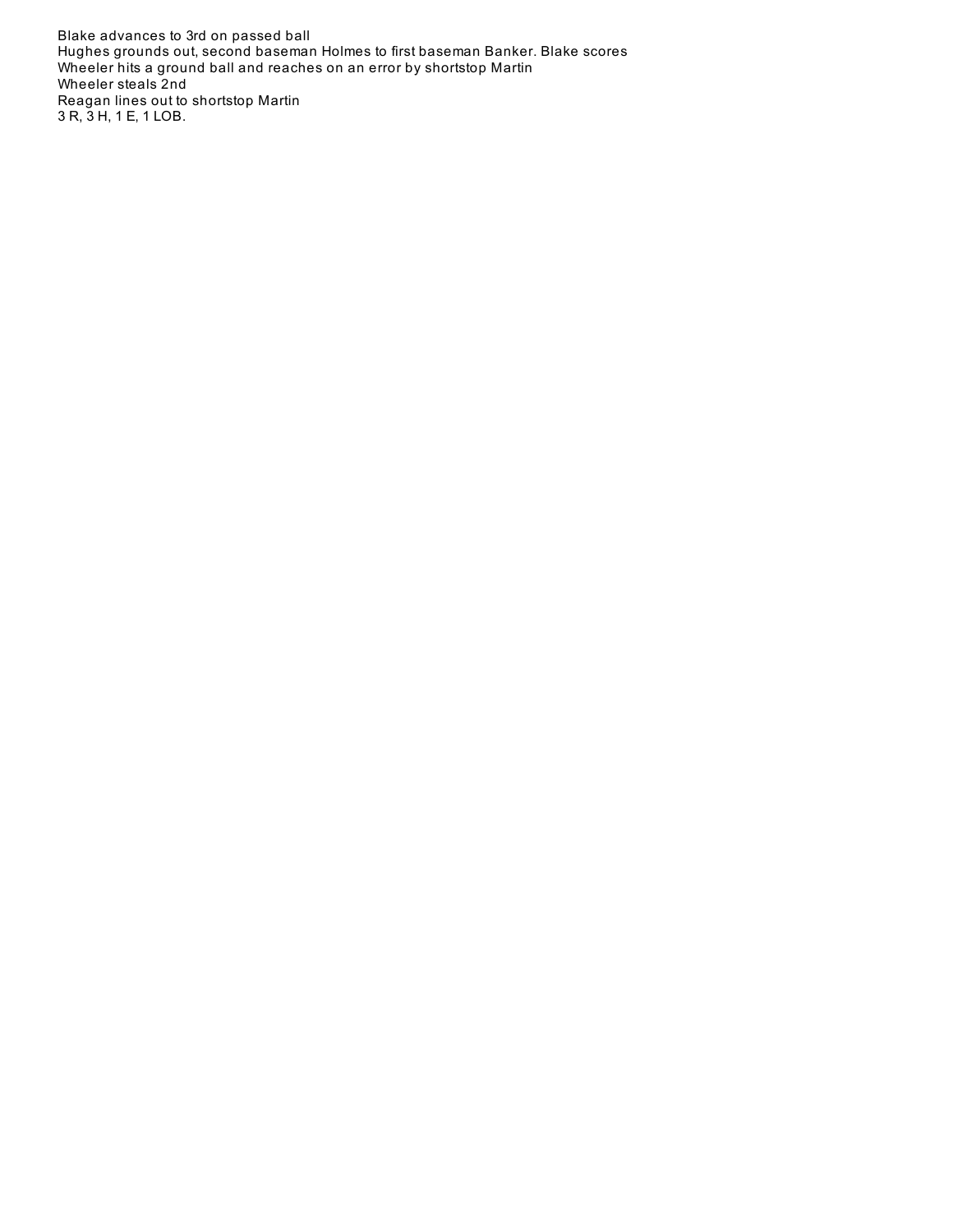

| Score by Innings     |  |  |  | R. | <b>H</b> | E. | LOB |
|----------------------|--|--|--|----|----------|----|-----|
| Gibbs                |  |  |  |    |          |    | - 5 |
| White House Heritage |  |  |  |    |          |    | - 5 |

# **Gibbs st art ers:**

26/SS/Sierra Hucklebee; 3/CF/Shelby Blake; 11/1B/Macey Hughes; 00/3B/Olivia Wheeler; 18//Bailey Reagan; 33/RF/Kayley Kern; 1/LF/Josie Huff; 20/C/Dacey Jenkins; 14/2B/Megan Turner;

## **Whit e House Herit age st art ers:**

9/2B/Staten Holmes; 13/CF/Alex McFarlin; 11/C/Riley Hallum; 5/P/Alyssa Arden; 3/LF/Samantha West; 12/RF/Addison Holmes; 17/1B/Sonya Banker; 7/SS/Alexandria Martin; 16/3B/Kailee Gilreath;

| 1st Inning                                                                  |             |               |                |    |                |
|-----------------------------------------------------------------------------|-------------|---------------|----------------|----|----------------|
| <u>Top of 1st - GBS batting</u>                                             | This Inning |               | R H            | Е. |                |
| Hucklebee singles on a ground ball to center fielder McFarlin               | <b>GBS</b>  |               | $\overline{2}$ |    | $\overline{2}$ |
| Blake singles on a bunt to third baseman Gilreath                           | <b>WHTS</b> | $\mathcal{P}$ | $\mathcal{P}$  |    | $\mathcal{P}$  |
| Hughes pops out to catcher Hallum                                           |             |               |                |    |                |
| Wheeler strikes out swinging, Arden pitching                                |             |               |                |    |                |
| Reagan hits a ground ball and reaches on an error by third baseman Gilreath |             |               |                |    |                |
| Hucklebee scores on passed ball                                             |             |               |                |    |                |
| Blake advances to 3rd on the same pitch                                     |             |               |                |    |                |
| Reagan advances to 2nd on the same pitch                                    |             |               |                |    |                |
| Kern grounds out, first baseman Banker to second baseman Holmes             |             |               |                |    |                |
| Bottom of 1st - WHTS batting                                                |             |               |                |    |                |
| Holmes walks, Pendleton pitching                                            |             |               |                |    |                |
| McFarlin strikes out swinging, Pendleton pitching                           |             |               |                |    |                |
| Hallum doubles on a hard ground ball to left fielder Huff                   |             |               |                |    |                |
| Arden walks, Pendleton pitching                                             |             |               |                |    |                |
| West pops out to third baseman Wheeler                                      |             |               |                |    |                |
| Holmes singles on a line drive to left fielder Huff. Holmes scores          |             |               |                |    |                |
| Hallum scores on error by catcher Jenkins                                   |             |               |                |    |                |
| Duke advances to 3rd on the same error                                      |             |               |                |    |                |
| Holmes advances to 2nd on the same error                                    |             |               |                |    |                |

Banker strikes out swinging, Pendleton pitching

| 2nd Inning                                                                                                                                               |                           |          |        |                          |           |
|----------------------------------------------------------------------------------------------------------------------------------------------------------|---------------------------|----------|--------|--------------------------|-----------|
| Top of 2nd - GBS batting                                                                                                                                 | This Inning               | RHEL     |        |                          |           |
| Huff strikes out swinging, Arden pitching<br>Jenkins grounds out, shortstop Martin to first baseman Banker<br>Turner strikes out looking, Arden pitching | <b>GBS</b><br><b>WHTS</b> | $\Omega$ | $\cap$ | $0\quad 0\quad 0\quad 0$ | $\bigcap$ |

Bottom of 2nd - WHTS batting Martin grounds out to first baseman Hughes Gilreath strikes out looking, Pendleton pitching Holmes grounds out, second baseman Turner to first baseman Hughes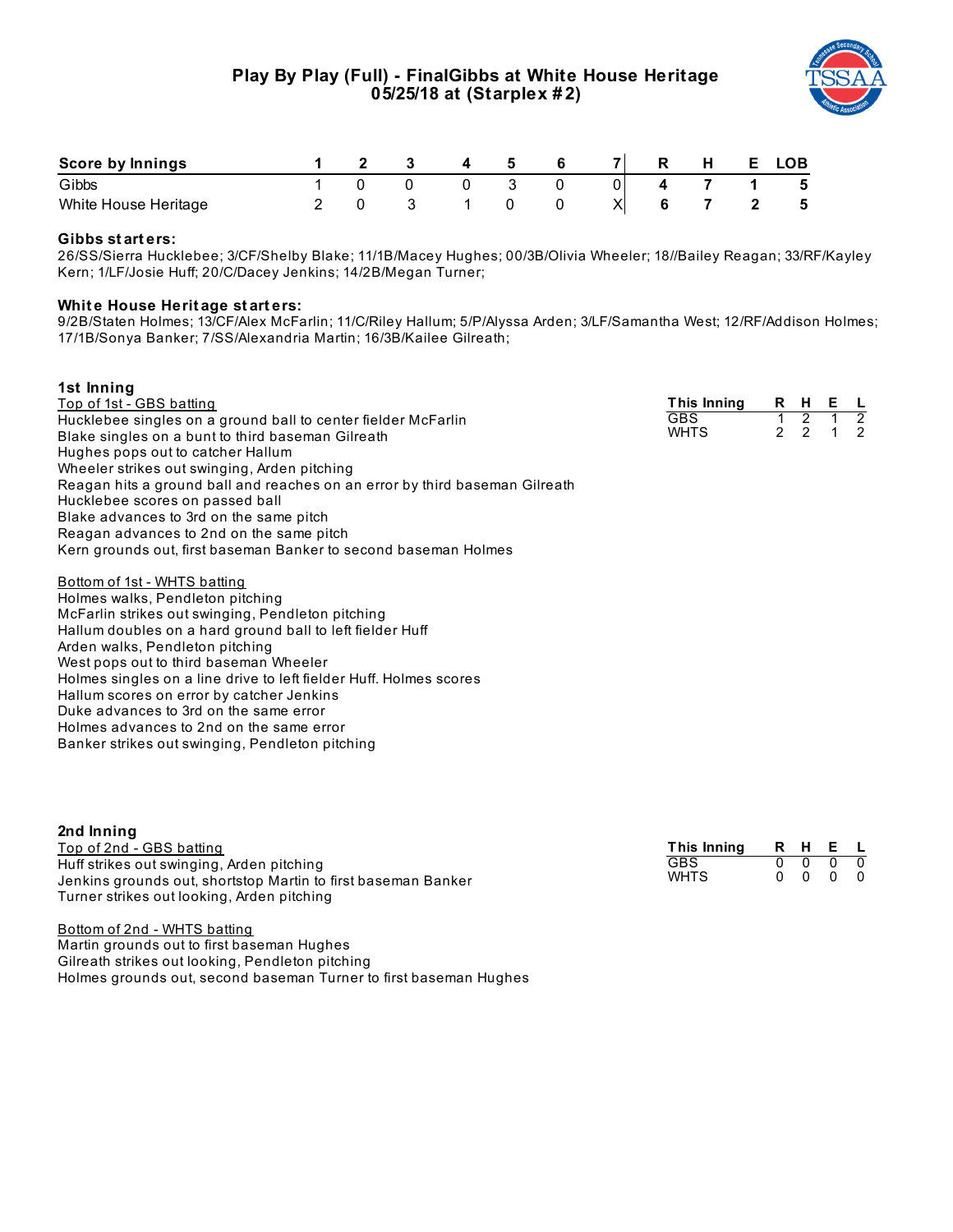| 3rd Inning                                              |
|---------------------------------------------------------|
| Top of 3rd - GBS batting                                |
| Hucklebee strikes out looking, Arden pitching           |
| Blake singles on a ground ball to second baseman Holmes |
| Hughes flies out to center fielder McFarlin             |
| Wheeler flies out to center fielder McFarlin            |

| Bottom of 3rd - WHTS batting                                                 |
|------------------------------------------------------------------------------|
| McFarlin singles on a line drive to center fielder Blake                     |
| Hallum sacrifices, first baseman Hughes to second baseman Turner             |
| Arden walks, Pendleton pitching                                              |
| West singles on a line drive to center fielder Blake. McFarlin scores        |
| Lineup changed: Henry in at pitcher                                          |
| Holmes singles on a ground ball to right fielder Kern. Arden scores          |
| Banker grounds out, shortstop Hucklebee to first baseman Hughes. West scores |
| Martin flies out to right fielder Kern                                       |

| 4th Inning                              |             |      |         |   |
|-----------------------------------------|-------------|------|---------|---|
| Top of 4th - GBS batting                | This Inning | RHEL |         |   |
| Reagan pops out to shortstop Martin     | <b>GBS</b>  |      |         | 0 |
| Kern pops out to shortstop Martin       | <b>WHTS</b> |      | 1 2 0 2 |   |
| Huff lines out to second baseman Holmes |             |      |         |   |
| Bottom of 4th - WHTS batting            |             |      |         |   |

| <b>DULLUI ILI III ILIU DULLIIU</b>                                       |
|--------------------------------------------------------------------------|
| Gilreath singles on a line drive to right fielder Kern                   |
| Holmes sacrifices, third baseman Wheeler to first baseman Hughes         |
| McFarlin strikes out swinging, Henry pitching                            |
| Hallum singles on a ground ball to center fielder Blake. Gilreath scores |
| Arden walks, Henry pitching                                              |
| West pops out in foul territory to first baseman Hughes                  |
|                                                                          |

| 5th Inning                                                                       |             |   |          |     |                |
|----------------------------------------------------------------------------------|-------------|---|----------|-----|----------------|
| Top of 5th - GBS batting                                                         | This Inning |   | R H      | E L |                |
| Lineup changed: Caldwell in for catcher Jenkins                                  | <b>GBS</b>  | 3 | 3        |     |                |
| Caldwell strikes out swinging, Arden pitching                                    | <b>WHTS</b> | 0 | $\Omega$ | 0   | $\overline{0}$ |
| Turner singles on a pop fly to left fielder West                                 |             |   |          |     |                |
| Hucklebee singles on a hard ground ball to left fielder West                     |             |   |          |     |                |
| Blake doubles on a pop fly to left fielder West. Turner scores. Hucklebee scores |             |   |          |     |                |
| Blake advances to 3rd on passed ball                                             |             |   |          |     |                |
| Hughes grounds out, second baseman Holmes to first baseman Banker. Blake scores  |             |   |          |     |                |
| Wheeler hits a ground ball and reaches on an error by shortstop Martin           |             |   |          |     |                |
| Wheeler steals 2nd                                                               |             |   |          |     |                |
| Reagan lines out to shortstop Martin                                             |             |   |          |     |                |
| Bottom of 5th - WHTS batting                                                     |             |   |          |     |                |

Holmes pops out to second baseman Turner Banker pops out to third baseman Wheeler Martin pops out to first baseman Hughes

| This Inning | R | н | F |  |
|-------------|---|---|---|--|
| GBS         |   |   |   |  |
| WHTS        |   |   |   |  |